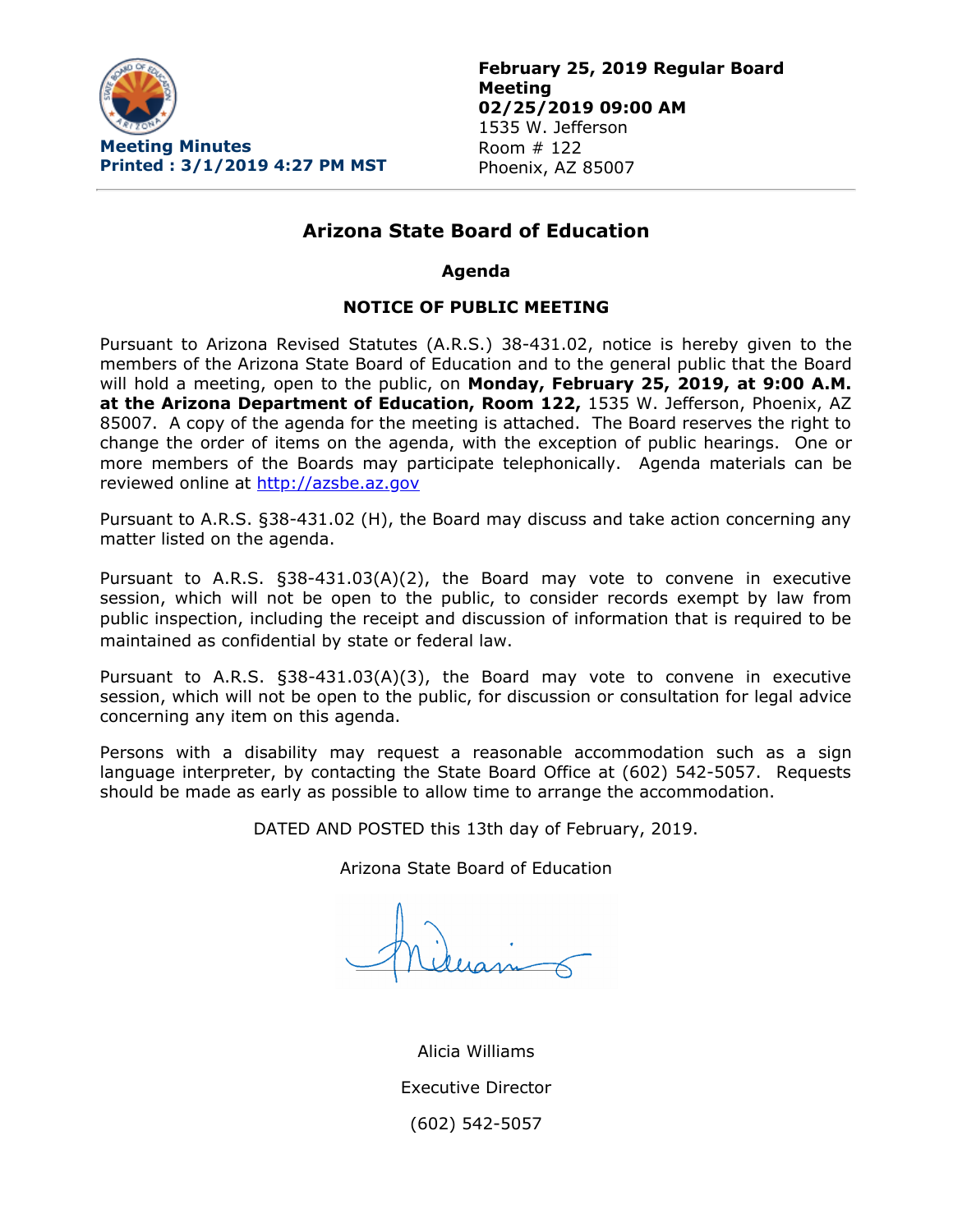9:00 a.m. CALL TO ORDER, PRAYER, PLEDGE OF ALLEGIANCE, NATIONAL ANTHEM AND ROLL CALL

### **Attendees**

### **Voting Members**

Calvin Baker, Board Member Dr. Rita Cheng, Board Member - by phone Dr. Daniel Corr, Vice President - by phone Patricia Welborn, Board Member - by phone, entered meeting at 9:12 a.m. Jill Broussard, Board Member - by phone Christine Burton, Board Member Michele Kaye, Board Member Janice Mak, Board Member Lucas Narducci, President Kathy Hoffman, Superintendent of Public Instruction Armando Ruiz, Board Member

# **1. BUSINESS REPORTS**

A. President's Report

No report given.

B. Superintendent's Report

Superintendent Hoffman provided updates on the Department's activities, the Empowerment Scholarship Account implementation, and the information technology system.

- 1. Update on Department Activities
- 2. Update on Empowerment Scholarship Account Implementation
- 3. Update on the Department's Information Technology system
- C. Executive Director's Report
	- 1. Update on Board staff activities

Executive Director Williams reminded Board members about the upcoming Read Across America event at Starlight Park Elementary.

# **2. CALL TO THE PUBLIC**

Gabriel Bassford, representing himself, submitted a Call to the Public Request to Speak Form and addressed the Board.

### **3. CONSENT AGENDA**

Member Broussard requested to pull item 3B due to a conflict of interest.

Member Burton requested to pull item 3J for discussion.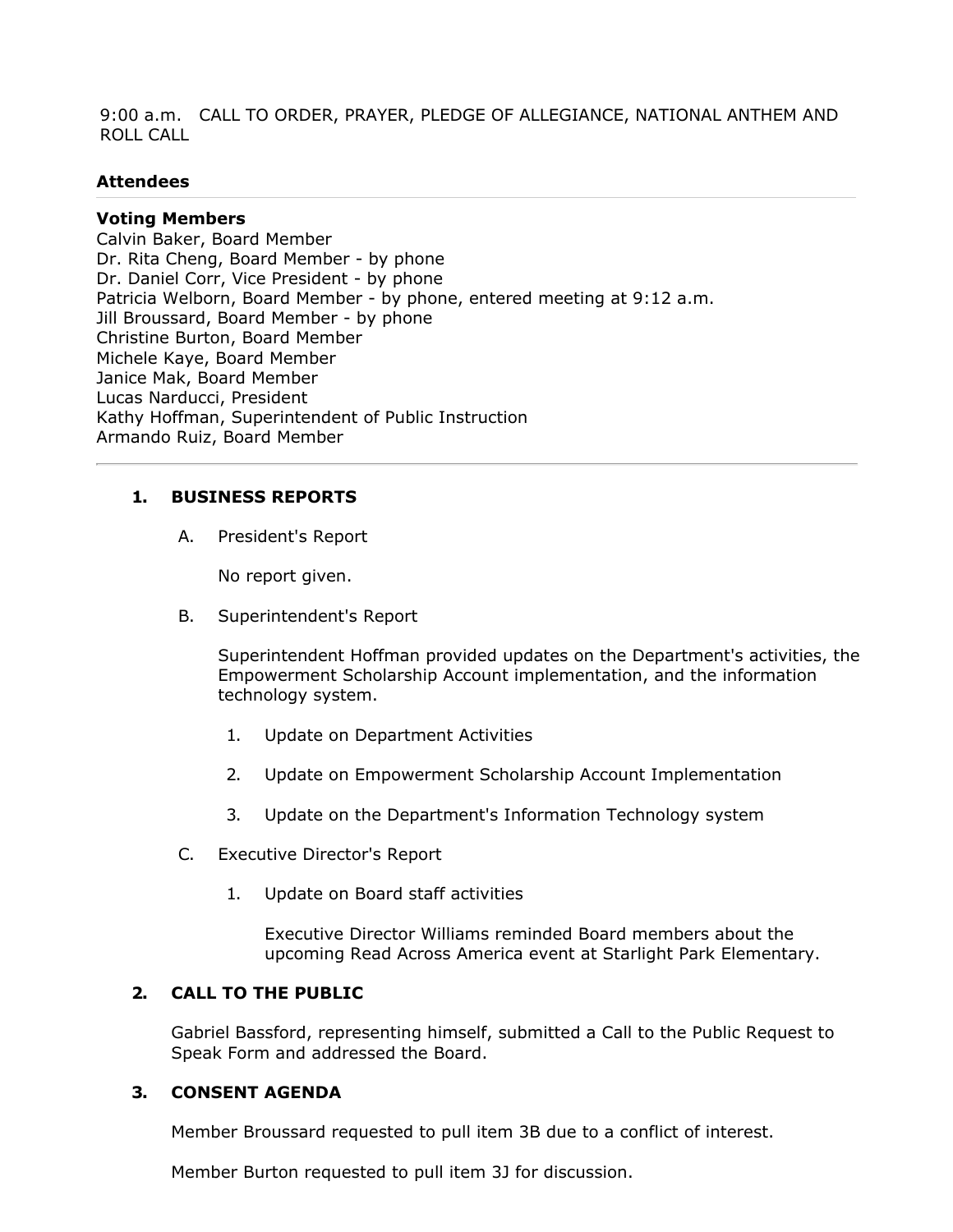A motion was made to approve agenda items 3A and 3C-3I.

Motion passed 11-0.

Motion made by: Calvin Baker Motion seconded by: Michele Kaye Voting: Calvin Baker - Yes Dr. Rita Cheng - Yes Dr. Daniel Corr - Yes Patricia Welborn - Yes Jill Broussard - Yes Christine Burton - Yes Michele Kaye - Yes Janice Mak - Yes Lucas Narducci - Yes Kathy Hoffman - Yes Armando Ruiz - Yes

- A. Approval of Move on When Reading (MOWR) LEA and charter school literacy plans for release of K-3 Reading Base Support Funds
- B. Approval of the Small School District Capital Transportation Adjustment

It is recommended the Board approve the attached Small School Districts to receive the indicated 2019 state aid and budget capacity due to the Capital Transportation Adjustment for Small School Districts pursuant to 15-963. School Finance unit staff has reviewed all requests and verified that this multiple District request does meet state requirements.

Motion passed 10-0

Member Broussard recused herself from this item due to a conflict of interest.

Motion made by: Calvin Baker Motion seconded by: Armando Ruiz Voting: Calvin Baker - Yes Dr. Rita Cheng - Yes Dr. Daniel Corr - Yes Patricia Welborn - Yes Jill Broussard - Recuse Christine Burton - Yes Michele Kaye - Yes Janice Mak - Yes Lucas Narducci - Yes Kathy Hoffman - Yes Armando Ruiz - Yes

- C. Approval of the Release of Computer Science Professional Development Program Fund for Eligible Districts
- D. Approval of the Statewide Family Engagement Center Memorandum of Understanding
- E. Approval of the Preschool Development Grant Birth through Five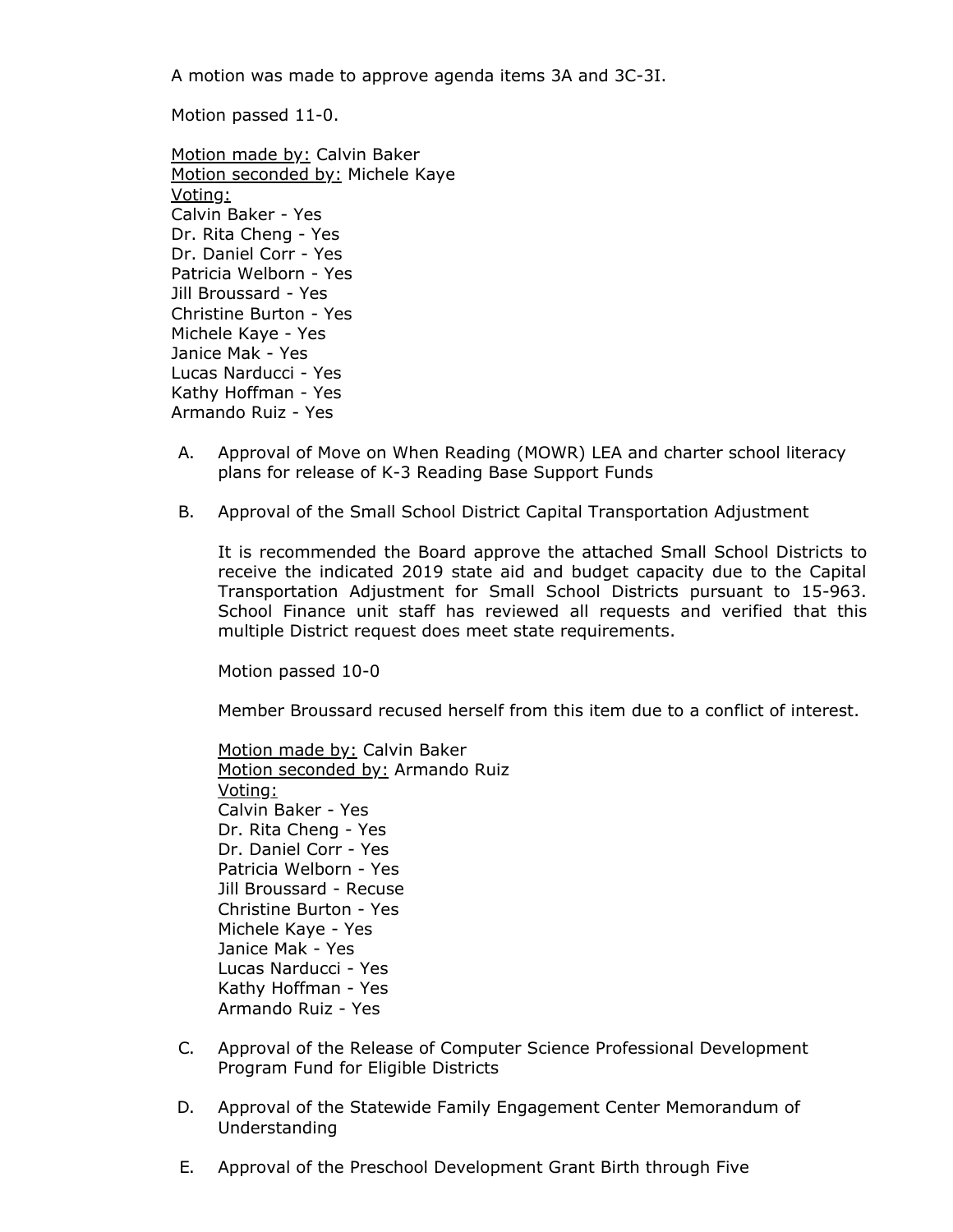- F. Approval of the revised Migrant Education Program Funding Formula
- G. Approval of Alliant International University an an alternative educator preparation program provider for elementary and secondary education
- H. Approval of the Student Teaching Intern Written Supervision Plan for Scottsdale Community College
- I. Update on semi-annual progress of Simon Consulting, L.L.C., as receiver for Murphy Elementary School District
- J. REVISED Approval of the hearing officer's recommendations to deny the appeal for certification for reasons that did not involve immoral or unprofessional conduct of Melita Prins, Case No. 2018-002 - REVISED

A motion was made to table this item until the March board meeting.

Motion made by: Christine Burton Motion seconded by: Michele Kaye Voting: Calvin Baker - Yes Dr. Rita Cheng - Yes Dr. Daniel Corr - Yes Patricia Welborn - Yes Jill Broussard - Yes Christine Burton - Yes Michele Kaye - Yes Janice Mak - Yes Lucas Narducci - Yes Kathy Hoffman - Yes Armando Ruiz - Yes

# **4. CALL TO THE PUBLIC**

Amanda Glass, representing the Arizona Center for Disability Law, submitted a Call to the Public Request to Speak Form and addressed the Board.

Julie Bartanen, representing Special Education Advisory Panel, submitted a Call to the Public Request to Speak Form and addressed the Board.

# **5. GENERAL SESSION**

A. STUDY SESSION: Presentation and discussion on the 9-12 Accountability System for the 2018-2019 school year

This item is information only and no action is requested at this time.

Wendy Davey, representing the Arizona Department of Education, presented information to the Board.

Sean Rickert, representing the ATAC group, presented information the Board.

Matt Strom, representing the ATAC group, presented information the Board.

Janice Palmer, representing the ATAC group, presented information the Board.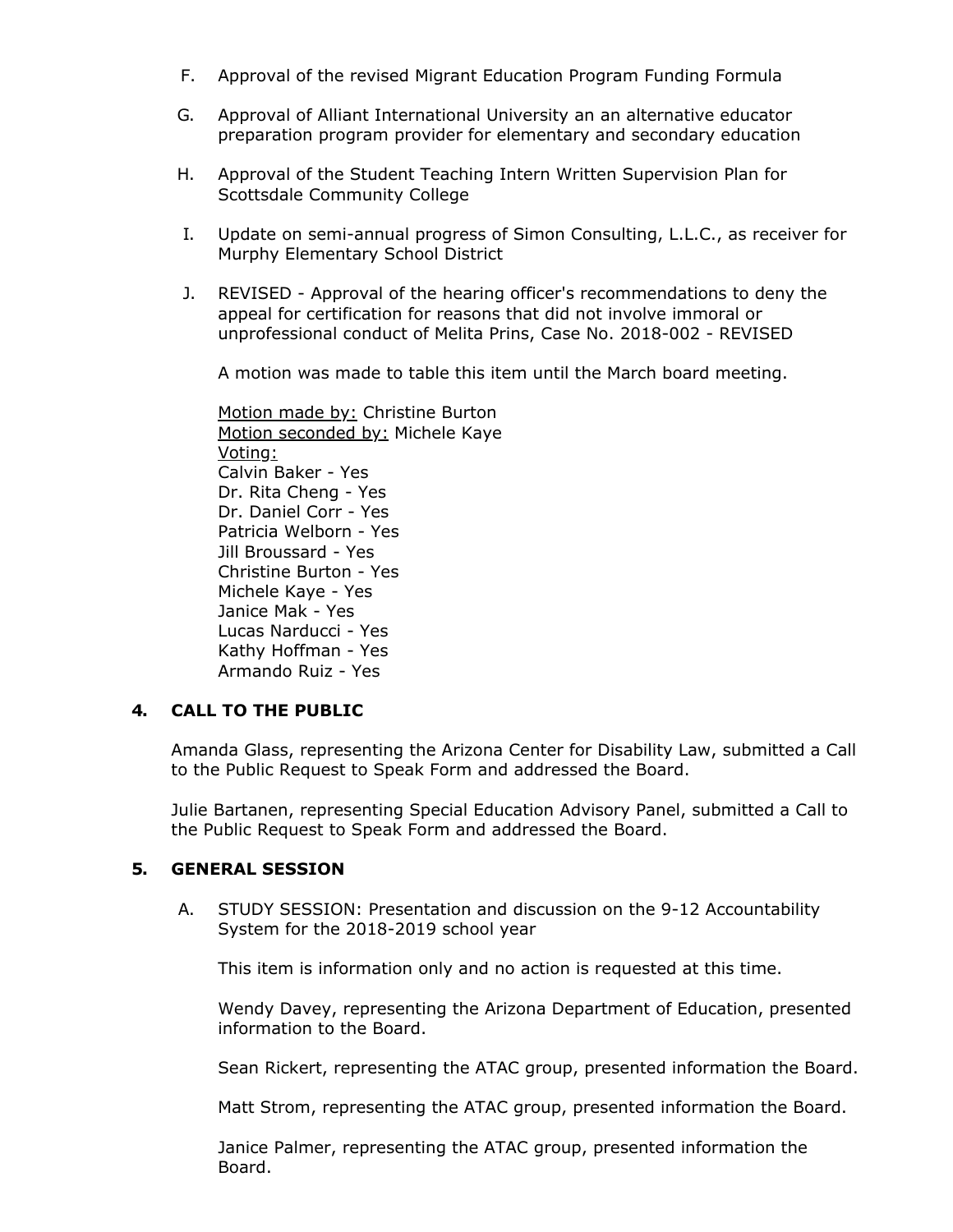Kelly Powell, representing the ATAC group, presented information the Board.

The Board recessed at 11:20 a.m. and reconvened at 11:31 a.m.

Dr. Cheng and Dr. Corr exited meeting at 11:20 a.m.

B. Update on rulemaking regarding R7-2-319 State Seal of Personal Finance Proficiency Program

Executive Director Williams presented information to the Board.

C. Update on rulemaking regarding R7-2-320 State Seal of Civics Literacy Program

Executive Director Williams presented information to the Board.

D. Presentation, discussion and possible action to close rulemaking procedures on Arizona Administrative Code Title 7, Chapter 2, Article 13 regarding Unprofessional and Immoral Conduct

Executive Director Williams presented information to the Board.

It is recommended the Board close rulemaking procedures on Arizona Administrative Code Title 7, Chapter 2, Article 13 regarding Unprofessional and Immoral Conduct.

Motion passed 9-0.

Motion made by: Michele Kaye Motion seconded by: Christine Burton Voting: Calvin Baker - Yes Dr. Rita Cheng - Not Present Dr. Daniel Corr - Not Present Patricia Welborn - Yes Jill Broussard - Yes Christine Burton - Yes Michele Kaye - Yes Janice Mak - Yes Lucas Narducci - Yes Kathy Hoffman - Yes Armando Ruiz - Yes

E. Presentation, discussion and possible action to open rulemaking procedures for R7-2-604.03 Alternative Educator Preparation Program Approval Process

Deputy Director Baden presented information to the Board.

It is recommended the Board open rulemaking procedures for R7-2-604.03 Alternative Educator Preparation Program Approval Process.

Motion passed 9-0.

Motion made by: Christine Burton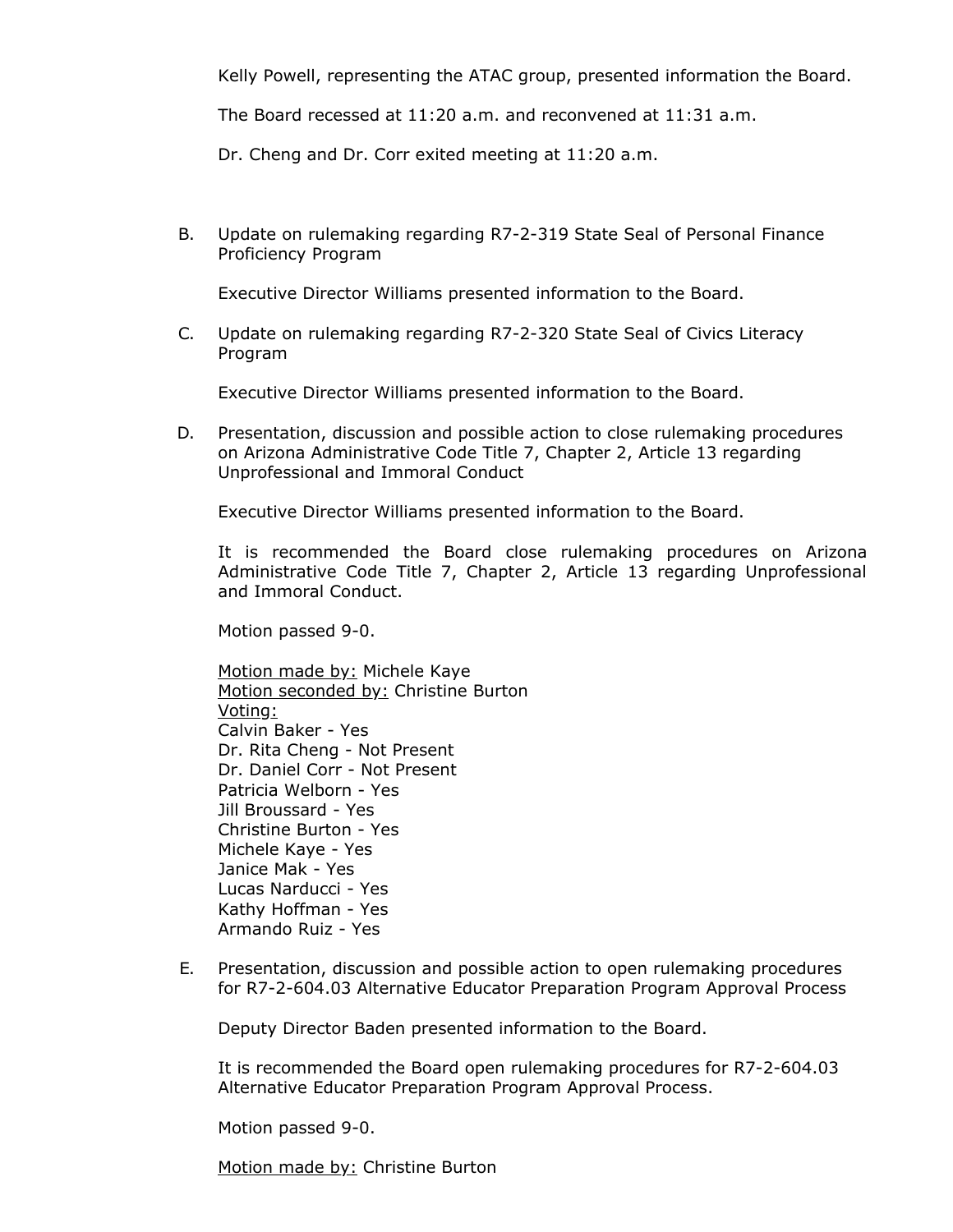Motion seconded by: Calvin Baker Voting: Calvin Baker - Yes Dr. Rita Cheng - Not Present Dr. Daniel Corr - Not Present Patricia Welborn - Yes Jill Broussard - Yes Christine Burton - Yes Michele Kaye - Yes Janice Mak - Yes Lucas Narducci - Yes Kathy Hoffman - Yes Armando Ruiz - Yes

F. Presentation and discussion regarding legislative affairs. The Board may take action to support, oppose or remain neutral on specific legislative proposals

Deputy Director Baden presented information to the Board.

G. Presentation, discussion and possible action to consider the recommendations from the Evaluation Committee for State-Approved Assessment(s) to Award the Arizona High School Equivalency Diploma. Pursuant to A.R.S. §38- 431.03(A)(2), the Board may vote to convene in executive session, which will not be open to the public, to consider records exempt by law from public inspection, including the receipt and discussion of information that is required to be maintained as confidential by state or federal law.

Member Kaye made a motion, seconded by Member Ruiz to move into executive session.

Motion passed 9-0.

It is recommended that the Arizona State Board of Education approve recommendations from the ADE RFP Evaluation Committee for state-approved assessment(s) to award the Arizona High School Equivalency Diploma.

Motion passed 8-0.

Member Welborn exited the meeting at 12:30 p.m.

Motion made by: Christine Burton Motion seconded by: Calvin Baker Voting: Calvin Baker - Yes Dr. Rita Cheng - Not Present Dr. Daniel Corr - Not Present Patricia Welborn - Not Present Jill Broussard - Yes Christine Burton - Yes Michele Kaye - Yes Janice Mak - Yes Lucas Narducci - Yes Kathy Hoffman - Yes Armando Ruiz - Yes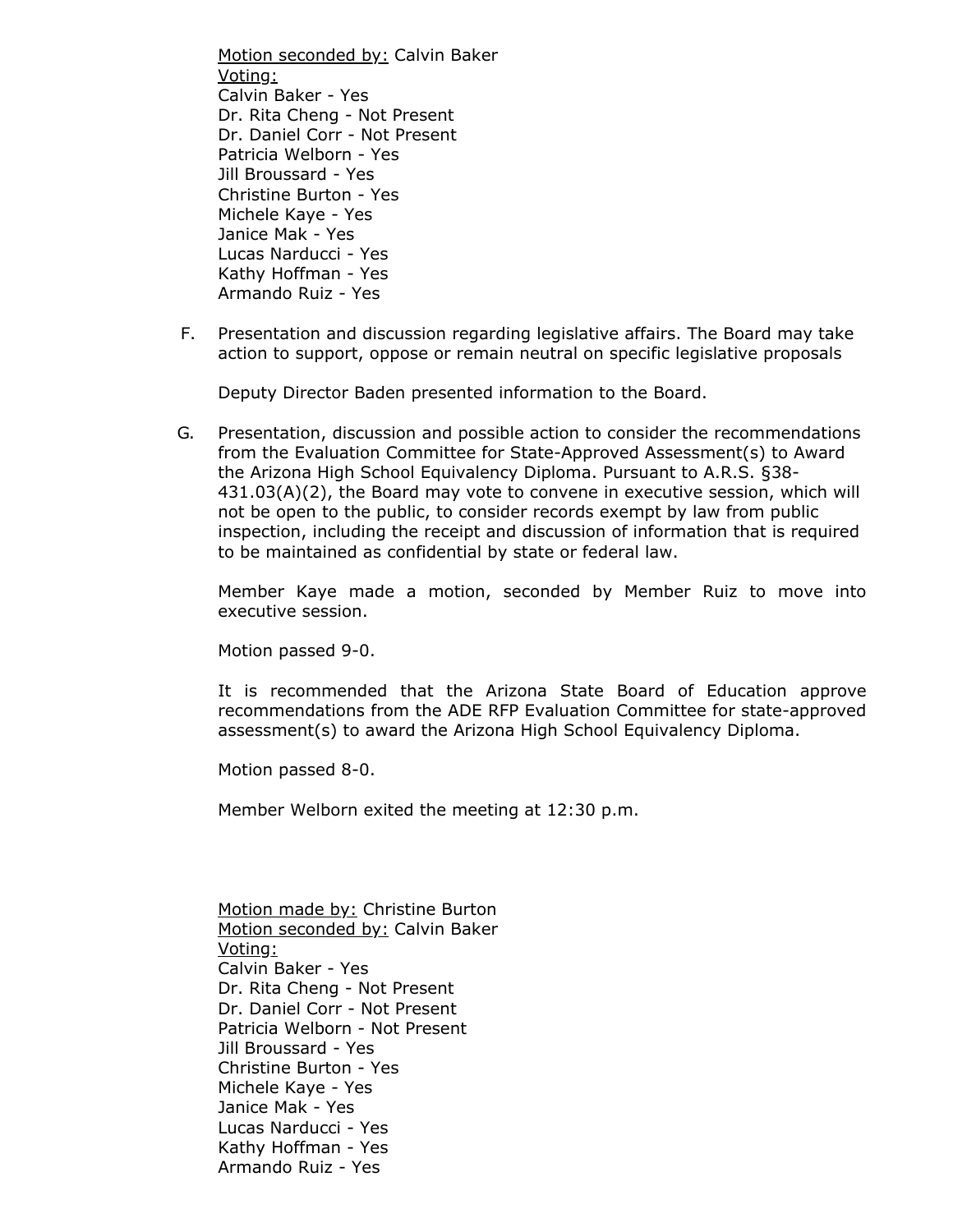H. Presentation, discussion and possible action to approve vendors regarding the request for proposals for the Menu of Assessments . Pursuant to A.R.S. §38- 431.03(A)(2), the Board may vote to convene in executive session, which will not be open to the public, to consider records exempt by law from public inspection, including the receipt and discussion of information that is required to be maintained as confidential by state or federal law.

Motion to approve the third-party evaluators for vendors 1 and 3, take no further action and table the awarding of vendors until further notice.

Motion passed 8-0.

Motion made by: Calvin Baker Motion seconded by: Michele Kaye Voting: Calvin Baker - Yes Dr. Rita Cheng - Not Present Dr. Daniel Corr - Not Present Patricia Welborn - Not Present Jill Broussard - Yes Christine Burton - Yes Michele Kaye - Yes Janice Mak - Yes Lucas Narducci - Yes Kathy Hoffman - Yes Armando Ruiz - Yes

# **6. CALL TO THE PUBLIC**

No Request to Speak forms were submitted.

# **7. CONSENT AGENDA - CERTIFICATION ENFORCEMENT ACTIONS**

A motion was made to approve all items on the consent agenda.

Motion passed 8-0.

| Motion made by: Calvin Baker     |
|----------------------------------|
| Motion seconded by: Michele Kaye |
| <u>Voting:</u>                   |
| Calvin Baker - Yes               |
| Dr. Rita Cheng - Not Present     |
| Dr. Daniel Corr - Not Present    |
| Patricia Welborn - Not Present   |
| Jill Broussard - Yes             |
| Christine Burton - Yes           |
| Michele Kaye - Yes               |
| Janice Mak - Yes                 |
| Lucas Narducci - Yes             |
| Kathy Hoffman - Yes              |
| Armando Ruiz - Yes               |

- A. Approval of the voluntary surrender of the educator certificates held by:
	- 1. Jordan Akin, Case no. C-2018-269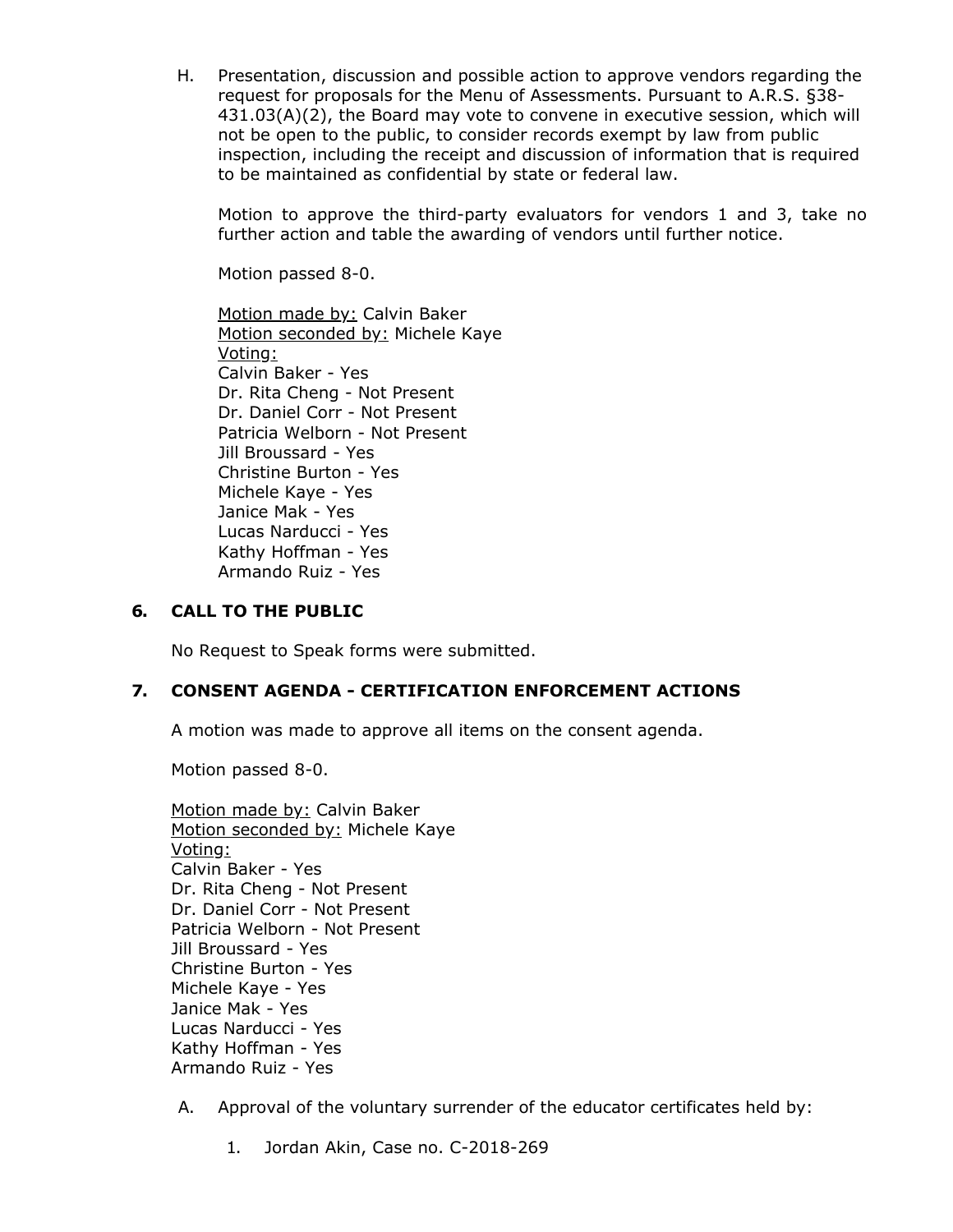- a. Jordan Akin, Case no. C-2018-269 Supporting Documents
- 2. Donald Dickinson, Case no. C-2018-729
	- a. Donald Dickinson, Case no. C-2018-729 Supporting Documents
- B. Approval of the permanent revocation of any and all educator certificates, pursuant to A.R.S. § 15-550, held by Juan Zazueta, C-2018-575
	- 1. Juan Zazueta, C-2018-575 Supporting Documents

# **8. CALL TO THE PUBLIC**

Ernesto Madrid, representing himself, submitted a Call to the Public, Request to Speak Form and addressed the Board.

Bill Holder, representing Sonya Williams-Rowe, submitted a Call to the Public, Request to Speak Form and addressed the Board.

Edumundo Robaina, representing Rebekah Mecham, submitted a Call to the Public, Request to Speak Form and addressed the Board.

### **9. GENERAL SESSION - CERTIFICATION ENFORCEMENT ACTIONS**

A. Presentation, discussion and possible action on the findings of fact, conclusions of law and recommendation of the Professional Practices Advisory Committee to issue a letter of censure on the teaching certificate(s) of Rebekah Mecham, Case no. C-2018-122

It is recommended that the State Board of Education adopt the Findings of Fact, Conclusions of Law and the Recommendation of the PPAC to issue a letter of censure on the teaching certificate of Rebekah Mecham, but to add the condition that Ms. Mecham must take a classroom management course and furnish proof of completion to Board staff within 13 months from the date that the motion is approved by the Board.

Motion passed 8-0.

Motion made by: Michele Kaye Motion seconded by: Kathy Hoffman Voting: Calvin Baker - Yes Dr. Rita Cheng - Not Present Dr. Daniel Corr - Not Present Patricia Welborn - Not Present Jill Broussard - Yes Christine Burton - Yes Michele Kaye - Yes Janice Mak - Yes Lucas Narducci - Yes Kathy Hoffman - Yes Armando Ruiz - Yes

- 1. Rebekah Mecham, Case no. C-2018-122 Supporting Documents
- B. Presentation, discussion and possible action on the findings of fact, conclusions of law and recommendation of the Professional Practices Advisory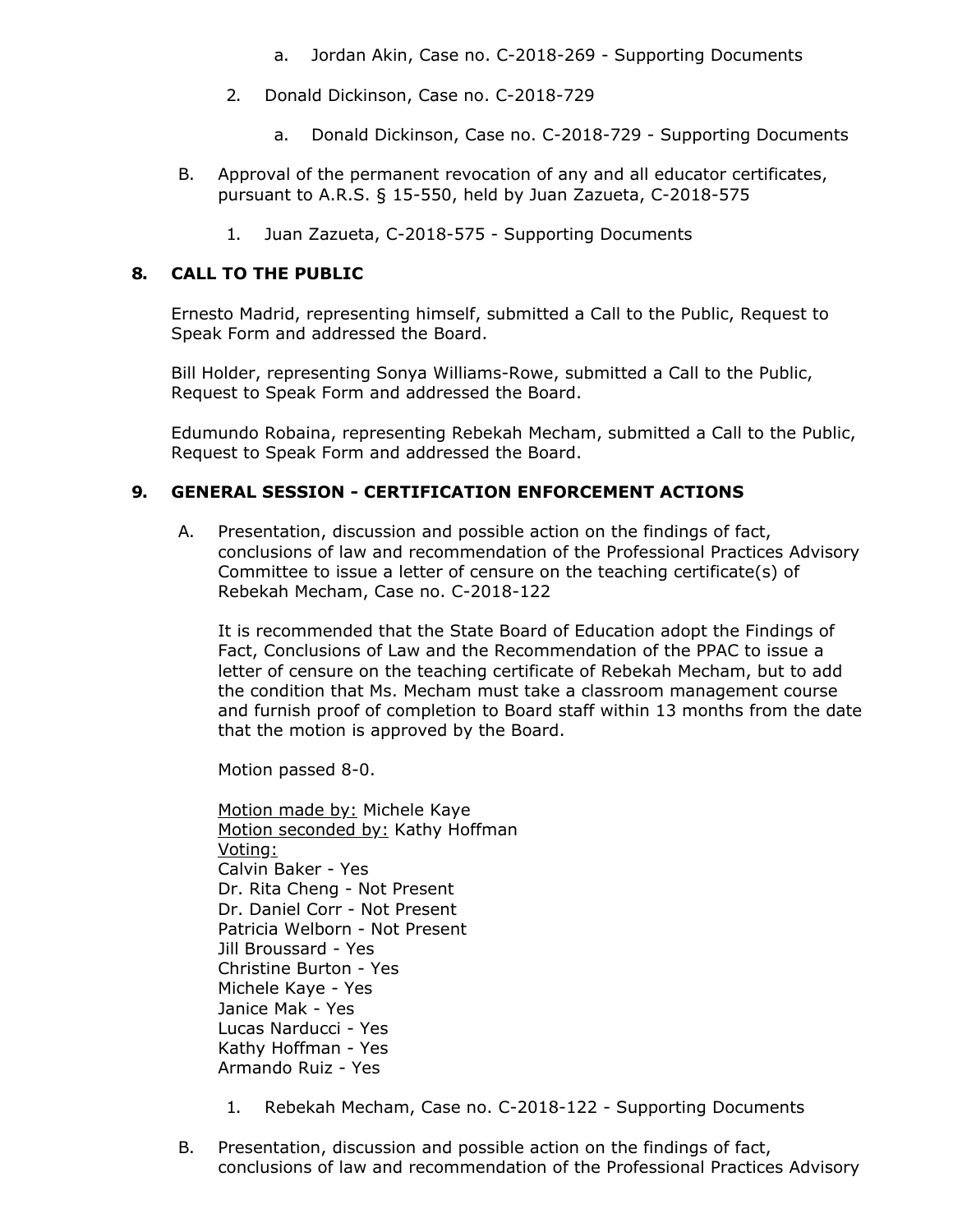Committee to suspend the teaching certificate(s) of Sonya Williams-Rowe, Case no. C-2016-188, for a period of 2 years

It is recommended that the State Board of Education adopt the Findings of Fact, Conclusions of Law and the Recommendation of the PPAC to suspend the teaching certificate(s) of Sonya Williams-Rowe for a period of two years, and that all states and territories be so notified.

Motion passed 8-0.

Motion made by: Calvin Baker Motion seconded by: Armando Ruiz Voting: Calvin Baker - Yes Dr. Rita Cheng - Not Present Dr. Daniel Corr - Not Present Patricia Welborn - Not Present Jill Broussard - Yes Christine Burton - Yes Michele Kaye - Yes Janice Mak - Yes Lucas Narducci - Yes Kathy Hoffman - Yes Armando Ruiz - Yes

- 1. Sonya Williams-Rowe, Case no. C-2016-188 Supporting Documents
- C. Presentation, discussion and possible action on the findings of fact, conclusions of law and recommendation of the Professional Practices Advisory Committee to deny the application for certification(s) of Ernesto Madrid, Case no. C-2018-602R, for a period of 3 years

It is recommended that the State Board of Education adopt the Findings of Fact, Conclusions of Law and the Recommendation of the PPAC to deny the application for certification of Ernesto Madrid, and that he be prohibited from reapplying for certification for a period of three-years.

Motion passed 8-0.

Motion made by: Calvin Baker Motion seconded by: Michele Kaye Voting: Calvin Baker - Yes Dr. Rita Cheng - Not Present Dr. Daniel Corr - Not Present Patricia Welborn - Not Present Jill Broussard - Yes Christine Burton - Yes Michele Kaye - Yes Janice Mak - Yes Lucas Narducci - Yes Kathy Hoffman - Yes Armando Ruiz - Yes

1. Ernesto Madrid, Case no. C-2018-602R - Supporting Documents